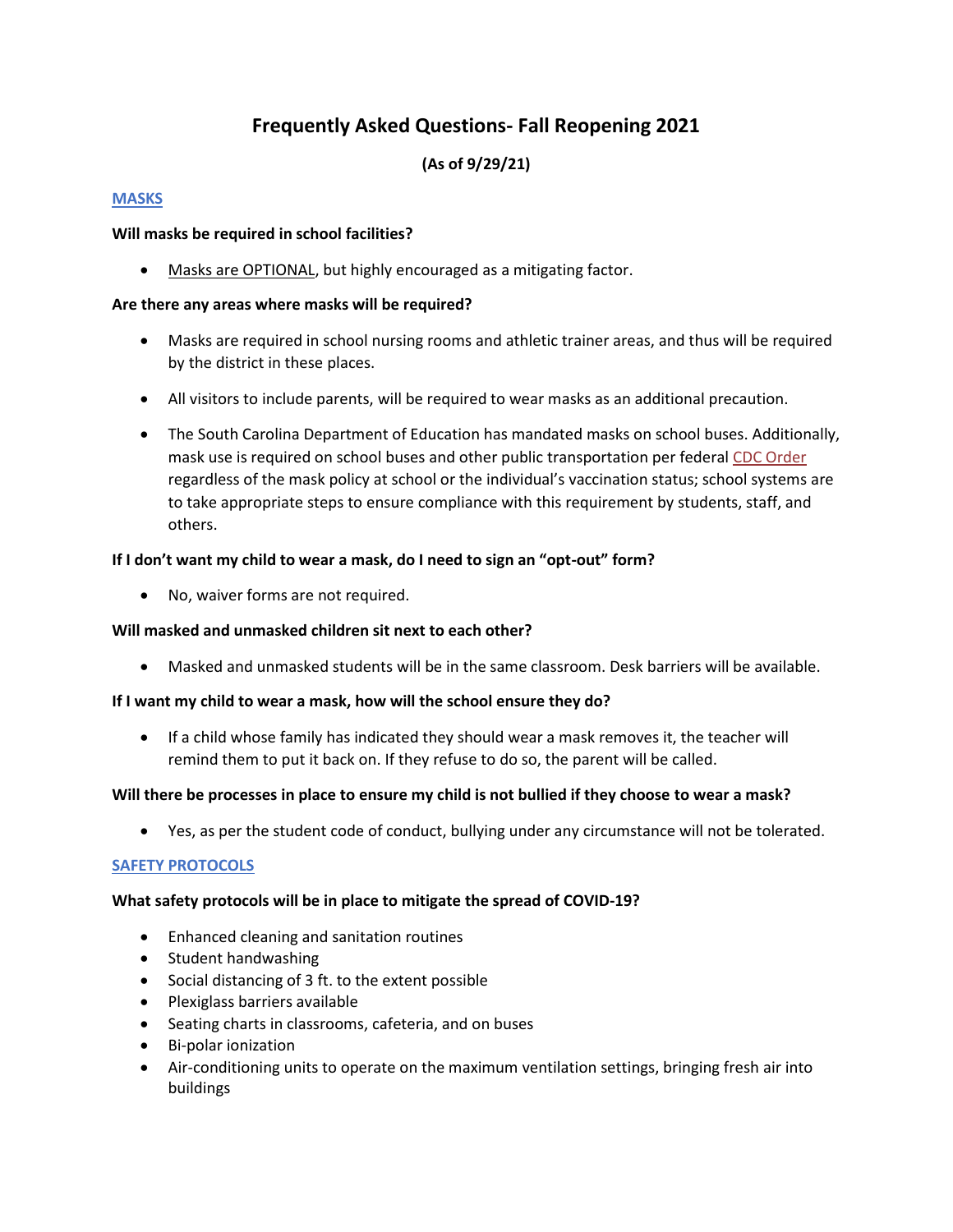• Masking is strongly encouraged

### **Will there be temperature checks this year?**

• No, we are not conducting schoolwide temperature checks this year.

#### **Can students play on the playground?**

• Yes, playgrounds will be in use.

#### **Will children be eating in the cafeteria?**

• Yes, although scheduling and rotations may be adapted as per individual school capacity needs.

### **Will there be a separate area in the nurse's station for people exhibiting COVID-19 symptoms?**

• Yes, there will be a room for routine nursing visits and a separate one for persons with COVID-19 symptoms.

### **Will water fountains be working again?**

• Water fountains will be shut-off. Bottle filling machines will be in use to reduce the spread of germs.

#### **Is the district going to provide teachers with cleaning supplies and PPE?**

• Yes, teachers should talk to their principals who can request additional supplies from the district office if needed.

### **Will volunteers and visitors be permitted back in schools?**

- As administrators continue to monitor the pandemic, a decision as to when volunteers and visitors will be welcomed back into school buildings will be determined.
- Once school officially starts, parents will not be permitted to enter the school buildings beyond the front office area. Parents will be required to wear a mask while in the school building.

### **Will your protocols change if the virus gets worse?**

• BCSD will continue to monitor our schools and consult with CDC and DHEC when formulating our protocols, as well as follow the law.

### **VACCINATIONS & TESTING**

#### **Are vaccinations mandatory for staff and/or students?**

• Vaccinations are encouraged, but NOT mandatory.

#### **Will vaccinated staff and students still need to quarantine if deemed a close contact?**

• Individuals may voluntarily choose to provide documentation of their full vaccination status to eliminate the need for quarantine. They will only have to quarantine if they start exhibiting symptoms.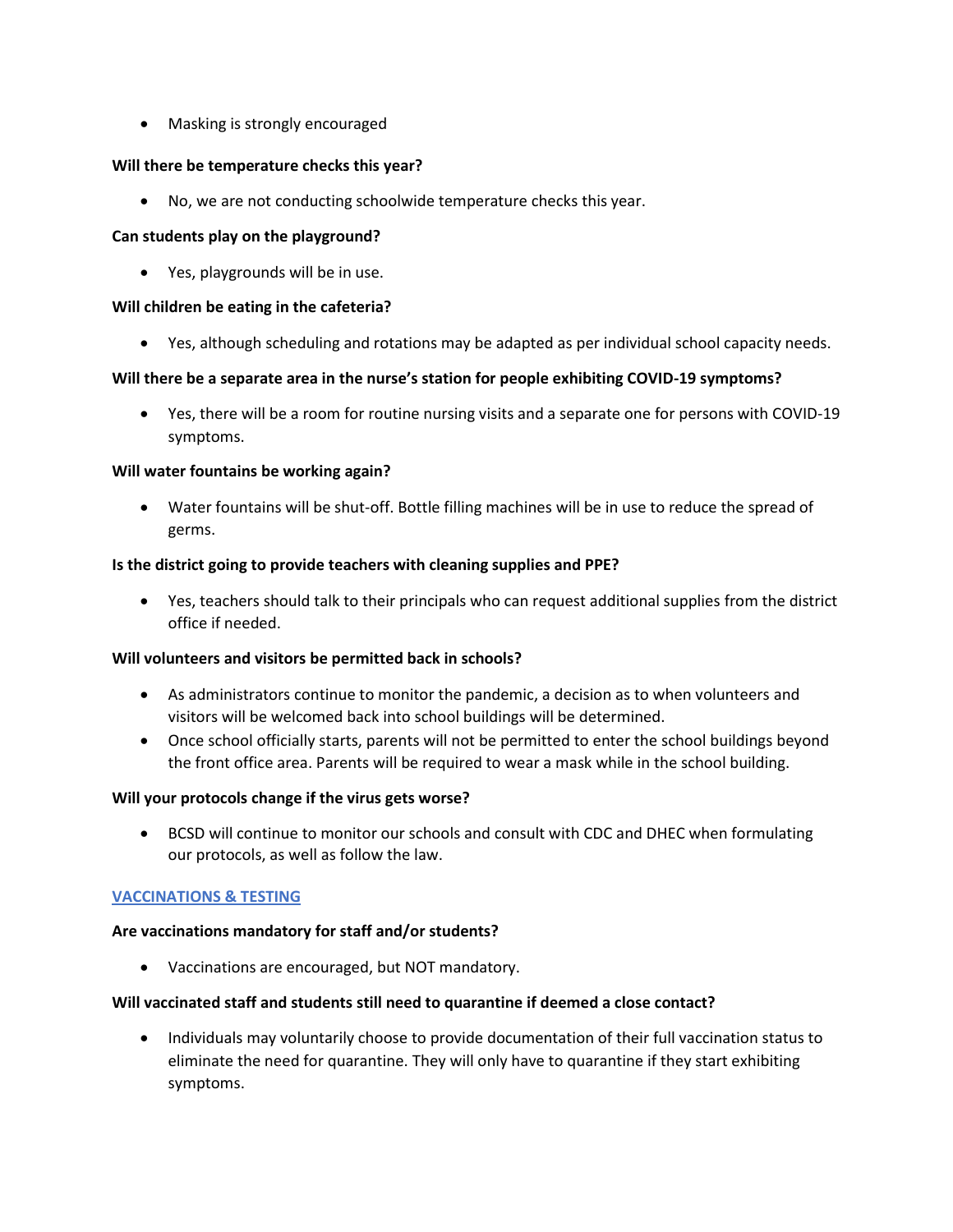• If a student or staff member is deemed a close contact and is not vaccinated, they will need to quarantine at home for 10 days as per DHEC guidelines.

## **Will schools conduct COVID-19 testing?**

• No, we live in an area with sufficient medical facilities that offer testing and are better equipped to do so.

# **CONTACT TRACING & QUARANTINES:**

### **How does BCSD define a close contact?**

- CDC defines a close contact as someone who was within 6 feet of an infected person (laboratory-confirmed or a clinically compatible illness) for a cumulative total of 15 minutes or more over a 24-hour period (for example, three individual 5-minute exposures for a total of 15 minutes). An infected person can spread the virus starting from 48 hours before they have any symptoms (or, for asymptomatic patients, 48 hours before the specimen was collected), until they meet criteria for discontinuing home isolation.
- In the K–12 schools, the close contact definition excludes students who were within 3 to 6 feet of an infected student (laboratory-confirmed or a clinically compatible illness) if both the infected student and the exposed student(s) wore masks during the exposure time. This exception does not apply to teachers, staff, or other adults in the indoor classroom setting.
- Fully vaccinated people and people verified (positive PCR or antigen test) to have been infected with COVID- 19 in the previous 90 days who were in close contact with someone who has COVID-19 but do not have COVID-19 symptoms do not need to quarantine unless they develop symptoms. Individuals may voluntarily choose to provide documentation of their full vaccination status to eliminate the need for quarantine. Fully vaccinated people are recommended to get tested 3-5 days after exposure, even if they do not have symptoms, and it is important for them to wear a mask at school until 14 days after exposure or they receive a negative test result.

# **What is the difference between quarantining and isolating?**

- The quarantine period is ten (10) days from the time of last exposure to a person with the disease. Individuals returning to school after day 10 will be highly encouraged to wear a mask for days 11 to 14. If they do not wish to wear a mask, they would quarantine at home thru day 14.)
- Isolation is for those who are sick with symptoms of COVID-19 and have tested positive or are waiting on the results of a test.
- As with quarantine, people isolating must remain at home and avoid contact with other people until their isolation period is over, typically 10 days with at least 24 hours without fever.

### **If my child is not vaccinated how long will they need to quarantine for if they are close contact?**

• If a student or staff member is deemed a close contact and is not vaccinated, they will need to quarantine at home for 10 days. Students returning to school after day 10 will be highly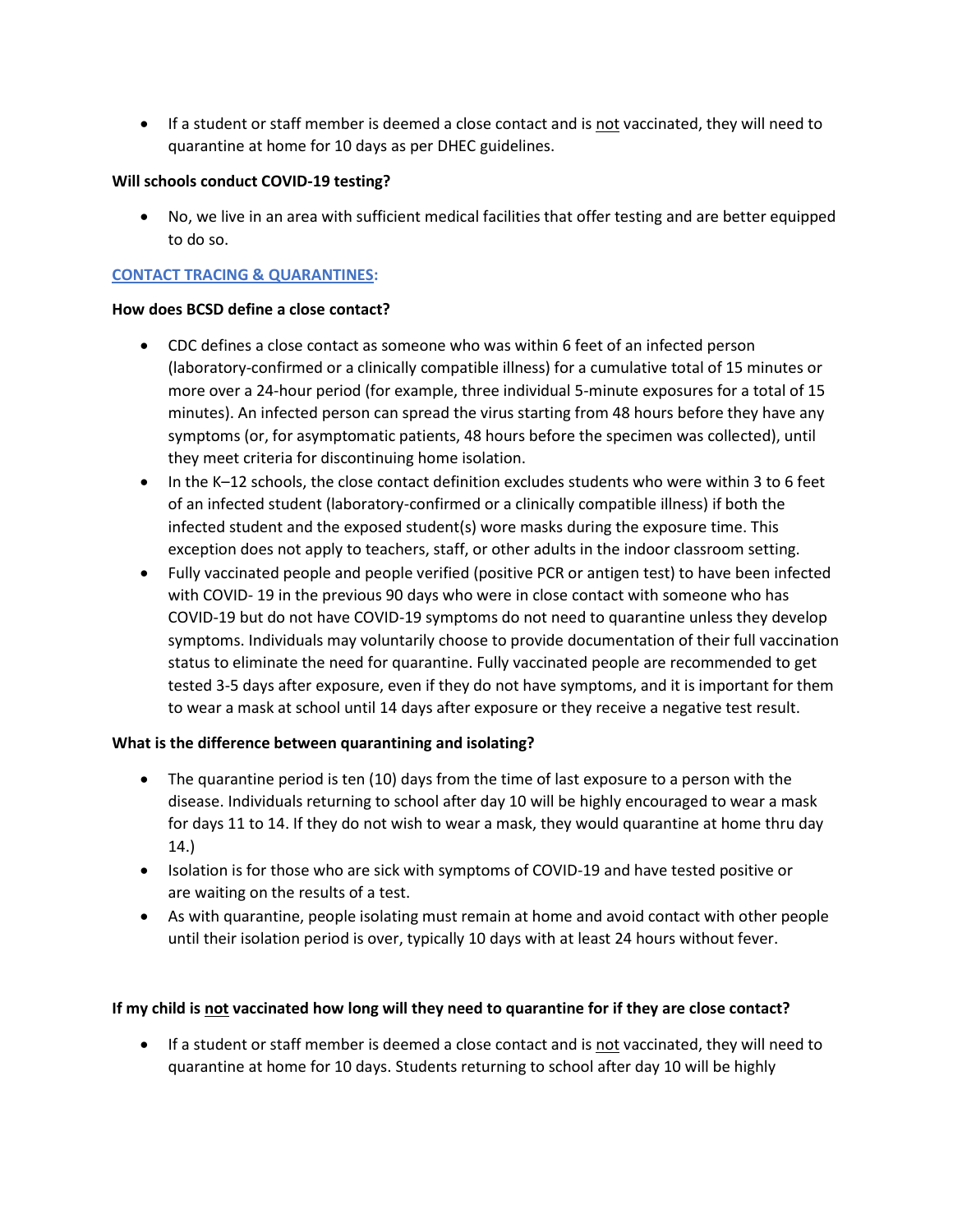encouraged to wear a mask for days 11 to 14. If they do not wish to wear a mask, they would quarantine at home thru day 14.)

# **If my child has already had COVID-19 will they need to quarantine if they are a close contact?**

- They will need to quarantine if it's been more than 90 days since they had COVID-19.
- If it's been less than 90 days, they will only have to quarantine if they start exhibiting symptoms.

# **If my child has to quarantine, will they be able to zoom into their classes to receive instruction and be counted as present?**

- For COVID-19 related absences ONLY- If a student is quarantined, they will receive instruction from their teacher via virtual platforms, i.e. Google classroom or asynchronous instruction. Under quarantine, students will be responsible for submitting their assignments on the due date required by the teacher of record. All other absences will be handled as they have been in the past (no asynchronous option).
- If a student is on quarantine, but can participate in class, they will be marked SC-VTP for being virtually present. If a student is sick and can't participate, they will be marked absent.
- BCSD is in communication with the South Carolina Department of Education and will provide Fall 2021 attendance policy updates upon receipt.

# **If my student athlete has to quarantine can they still attend games and practices?**

- No, they will not be able to participate in athletics during their quarantining period.
- If vaccinated, they will not be required to quarantine, unless exhibiting symptoms.

# **Will teachers be able to teach virtually from home if quarantining or isolating?**

- Instructional staff who are quarantining/isolating due to a work-related school exposure who are not experiencing symptoms that would prevent them from providing virtual instruction will be able to teach from home remotely with a substitute in the classroom on a temporary basis to assist with instruction.
- The BCSD will endeavor, to the best of our ability, to accommodate temporary remote teaching for instructional staff who are quarantining/isolating due to a nonwork-related school exposure. Staff must be able to satisfactorily provide virtual instruction to students. If the BCSD is unable to accommodate remote work, the employee will need to use their sick time. The appropriate executive director will need to approve a declination of remote work.
- If your position does not require a substitute and you can temporarily complete job duties while working from home, you may do so during your isolation/quarantine period.

# **Since disease activity is very NOT low, does that change our quarantine parameters? Is it 10 days or 14 days?**

• You are correct, disease activity is not low. We have compromised and have remained with the 10 day quarantine. Students may return on day 11 if they wear a mask at school through day 14. If they do not wish to wear a mask, they need to continue their quarantine at home.

### **Does the clock start from date of exposure or date of exclusion?**

• Exposure. Typically, we start day zero with the date of test. But, there can be exceptions. For example, let's say a high school athletic team was quarantined on Monday, August 23<sup>rd</sup>. Their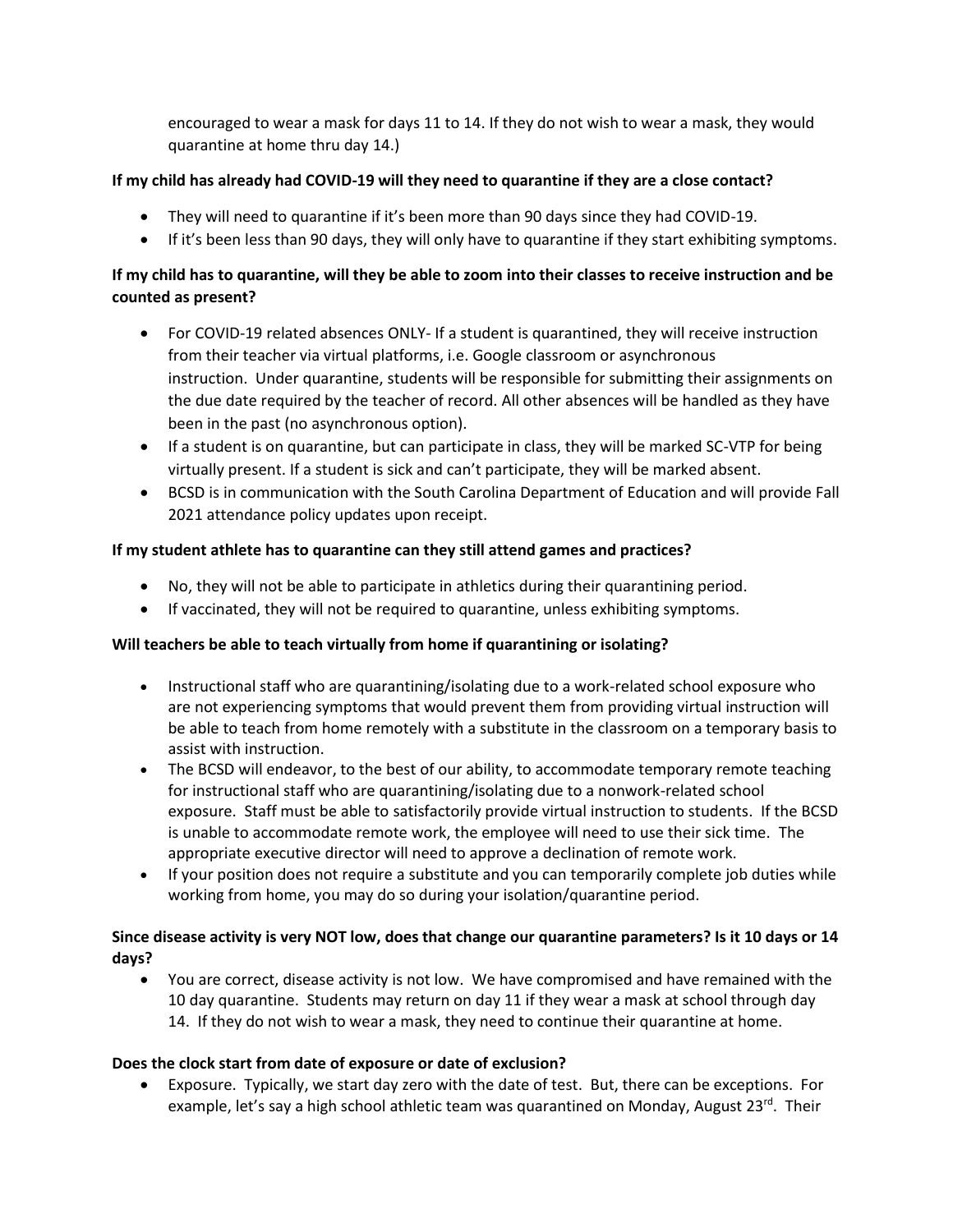last exposure was at practice on Wednesday, August 18<sup>th</sup>. A player began to feel ill on Friday, August 20<sup>th</sup> and went to get tested for Covid. The positive test result was received over the weekend. The families of students designated as close contacts were notified as soon as possible on Monday, August 23<sup>rd</sup>. The date of quarantine began on date of last exposure (August 18<sup>th</sup>) and ended 10 days later on August 28<sup>th</sup>. Students were released from quarantine on August 29<sup>th</sup> and could return to school on August 30<sup>th</sup> provided they would wear a mask through September 1<sup>st</sup>. Otherwise, they could continue to quarantine at home and return on September 2<sup>nd</sup>.

## **Does proof of antibodies get you out of quarantine?**

• DHEC follows CDC guidance and advises that antibody tests should not be used to determine if someone is immune, or protected, against infection with the SARS-CoV2 virus that causes COVID-19. For example, antibody tests cannot be used to make decisions about the need for quarantine. [\(DHEC Antibody Testing COVID-19\)](https://scdhec.gov/health-professionals/public-health-laboratory-phl/covid-19-testing-information-phl/antibody-testing-covid-19)

### **Does proof of a positive test get you out of quarantine?**

• People verified (positive PCR or antigen test) to have been infected with COVID-19 in the previous 90 days who were in close contact with someone who has COVID-19 but do not have COVID-19 symptoms do not need to quarantine unless they develop symptoms.

### **How are we investigating close contacts outside of school?**

• Case investigation and contact tracing are critical strategies to identify and isolate cases and test and quarantine close contacts to reduce transmission. Schools should collaborate with local health departments when investigating cases and exposures to COVID-19. Most of the school nurses have taken a class in contact tracing, and the bulk of the contact tracing is performed in collaboration with the school nurses and school administration. It is a detailed process. The CDC has provided additional information [here.](https://www.cdc.gov/coronavirus/2019-ncov/community/schools-childcare/contact-tracing.html)

### **What about the CDC provision that a negative COVID test could shorten quarantine?**

- The BCSD is trying to strike a balance between being more flexible for parents and safety of students and staff.
- CDC data suggests that ending quarantine as soon as one week may carry the risk of transmitting the virus to others.
- Among the household contacts who had a negative SARS-CoV-2 test and no symptoms through day seven, there was an 81% chance that they would stay asymptomatic and test negative for the virus through 14 days. That likelihood increased to 93% for household members who had no symptoms and tested negative for the virus through day 10.
- Overall, among people exposed to COVID-19 at home who had no symptoms and negative test results seven days after being exposed, 19% had symptoms or received positive test results within the following week.
- The CDC researchers concluded that "although SARS-CoV-2 quarantine periods shorter than 14 days might be easier to adhere to, there is a potential for onward transmission from household contacts released before day 14."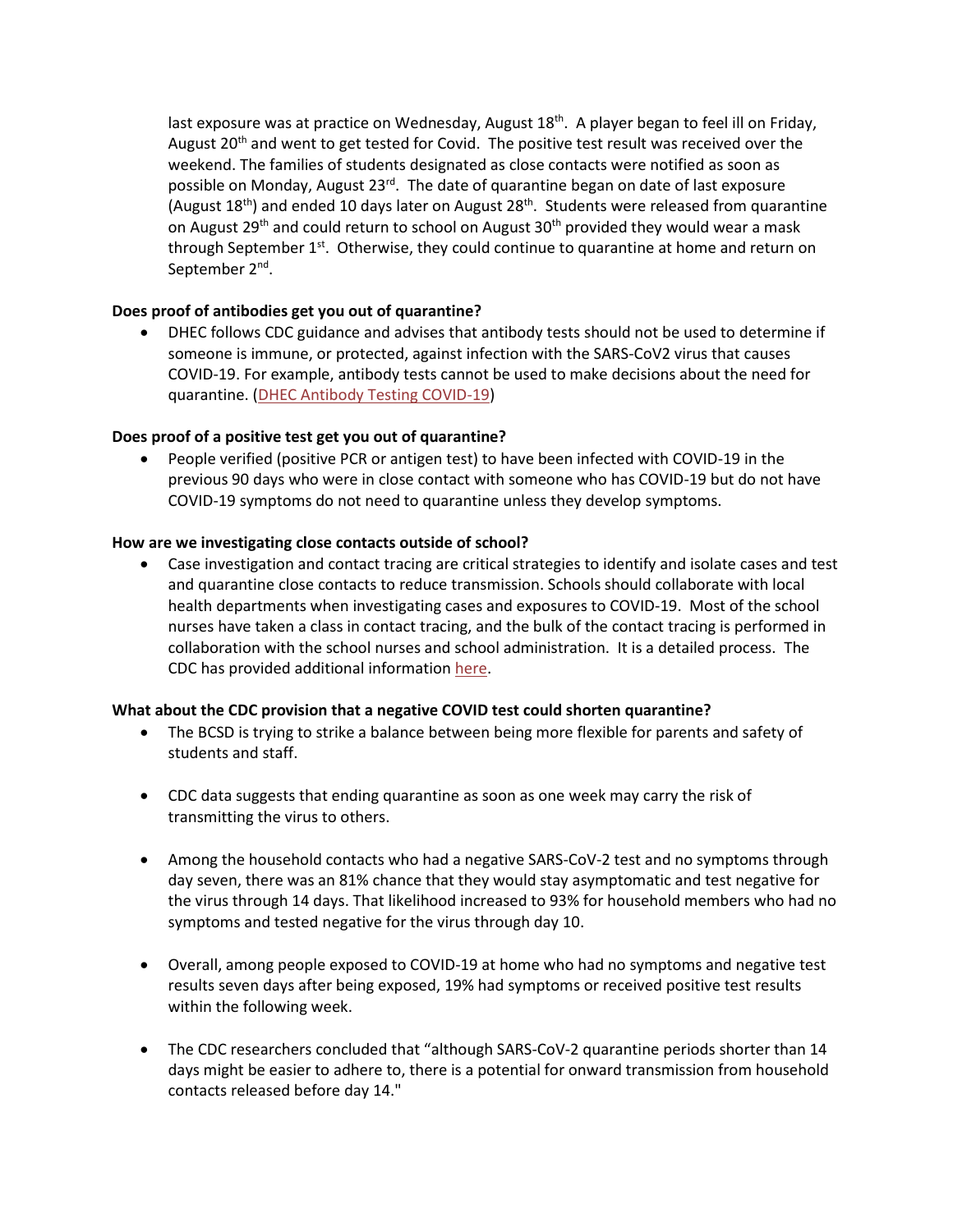### **Who is the final authority on quarantine decisions? In the district? In the schools?**

• The nurses start the quarantine process with input from administration, teachers, coaches, students and staff. Usually if there is a disagreement it is a matter of interpretation or education on DHEC guidelines. The nurses regularly reach out to DHEC for guidance. Denise Unruh, Coordinator of School Nurses, and I are both available as sounding boards.

#### **Who should parents reach out to if they feel there has been a violation of the protocols?**

• The principal at their child's school.

#### **Do close contacts apply outdoors or only indoors?**

• The definition of a close contact does not distinguish between indoors and outdoors.

#### **EMERGENCY PAID SICK LEAVE:**

- The District will provide emergency paid sick leave for all employees who are required to be absent because of a COVID-19 related event. This benefit applies to the 2021-2022 school year only.
- If you have used sick or annual leave for COVID-19 related reasons since the first required work date of your contract year, your days will be restored within 2-weeks of receipt of your event documentation from a professional medical provider, your building nurse, your child's school, DHEC, etc. Send your documentation to Rosella Robinson, Benefits Administrator via email or district courier.

Below are the guidelines for using this paid leave.

#### **EPSL – Emergency Paid Sick Leave**

Must be employed for 30 days or more with BCSD. Part-time and full-time employees are eligible.

- Ten (10) paid work days for a COVID-19 qualifying event/reason if the employee is unable to work remotely.
- The ten (10) days do not have to be used consecutively.
- There are only ten (10) days available for emergency paid sick leave due to COVID-19 for the 2021-22 school year. If additional days are needed, the employee will need to use their sick days.
- All requests must be accompanied by documentation for your required leave.

#### **COMMUNICATIONS:**

#### **How will people be notified of positive cases in their child's school?**

- If your child is deemed a close contact, you will be contacted by a school nurse who will provide quarantining guidance.
- If there is a positive case in your child's classroom or immediate setting, but your child was not deemed a close contact you will receive an email and/or letter sent home with your child that provides COVID-19 symptoms to look for.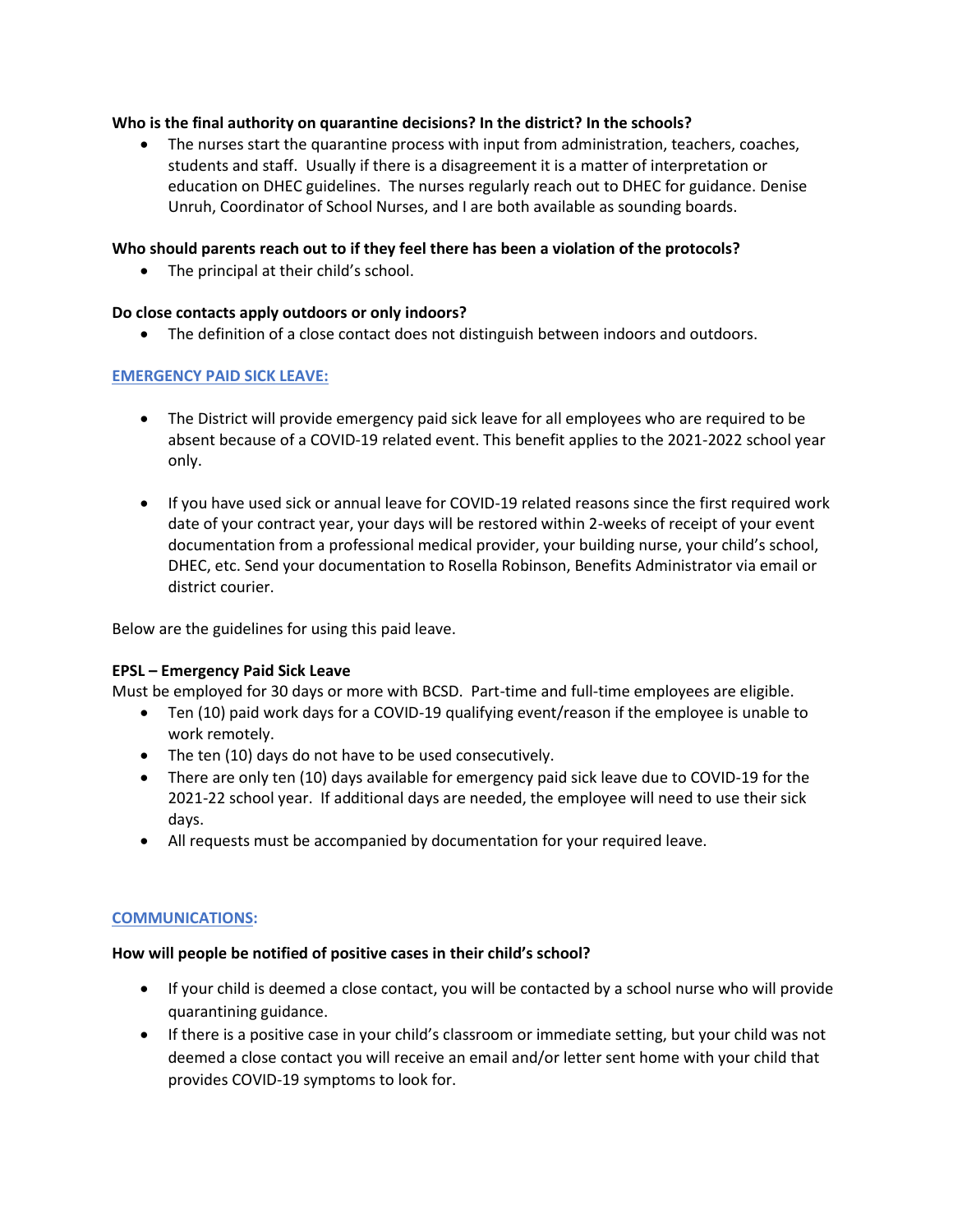• If there is a positive case in your child's school, all families and staff will receive a general letter stating this as a measure of transparency.

# **Will there be a districtwide dashboard this year?**

To view COVID-19 data for individual schools, please see DHEC's "Student, Staff Isolation & Quarantine Report": [https://scdhec.gov/covid19/covid-19-data/covid-19-cases-associated-staff-students.](https://scdhec.gov/covid19/covid-19-data/covid-19-cases-associated-staff-students) (Click on the blue rectangle to access the PDF report. Go to" Beaufort" in the first column (under District) and find your child's school.)

## This report, which is updated every Wednesday, includes:

- Students and school staff who are isolated meaning they meet the CDC case-defining criteria for a Confirmed or Probable COVID-19 case, as present in the SCDHEC COVID-19 Guidance for K-12 schools;
- Students and school staff who are quarantined meaning they are close contacts;
- Student and school staff who have been quarantined and isolated since the start of the 2021- 2022 school year; and,
- Students and school staff who became positive during their 2-week quarantine.

### **INSTRUCTION:**

## **Why is there not a districtwide virtual option like there was last year?**

• A state law that went into effect July 1, 2020 prohibits the district from offering a virtual option to more than 5 percent of our students, or we will lose significant state funding.

# **What if my child has a preexisting health condition that prohibits them from in-person learning this fall?**

• If your child has a medically documented condition that puts them at risk for in-person learning this fall, they are welcome to apply for medical homebound: [https://www.beaufortschools.net/departments/instructional\\_services/support\\_services/homeb](https://www.beaufortschools.net/departments/instructional_services/support_services/homebound) [ound.](https://www.beaufortschools.net/departments/instructional_services/support_services/homebound)

### **Will there be an attendance policy, or will students be encouraged to stay home while sick?**

- If a student is on quarantine, but can participate in class, they will be marked SC-VTP for being virtually present. If a student is sick and can't participate, they will be marked absent.
- BCSD is in communication with the South Carolina Department of Education and will provide Fall 2021 attendance policy updates upon receipt.

### **Can my child zoom in remotely for instruction while quarantining or if sick?**

• For COVID-19 related absences ONLY- If a student is quarantined, they will receive instruction from their teacher via virtual platforms, i.e. Google classroom or asynchronous instruction. Under quarantine, students will be responsible for submitting their assignments on the due date required by the teacher of record. All other absences will be handled as they have been in the past (no asynchronous option).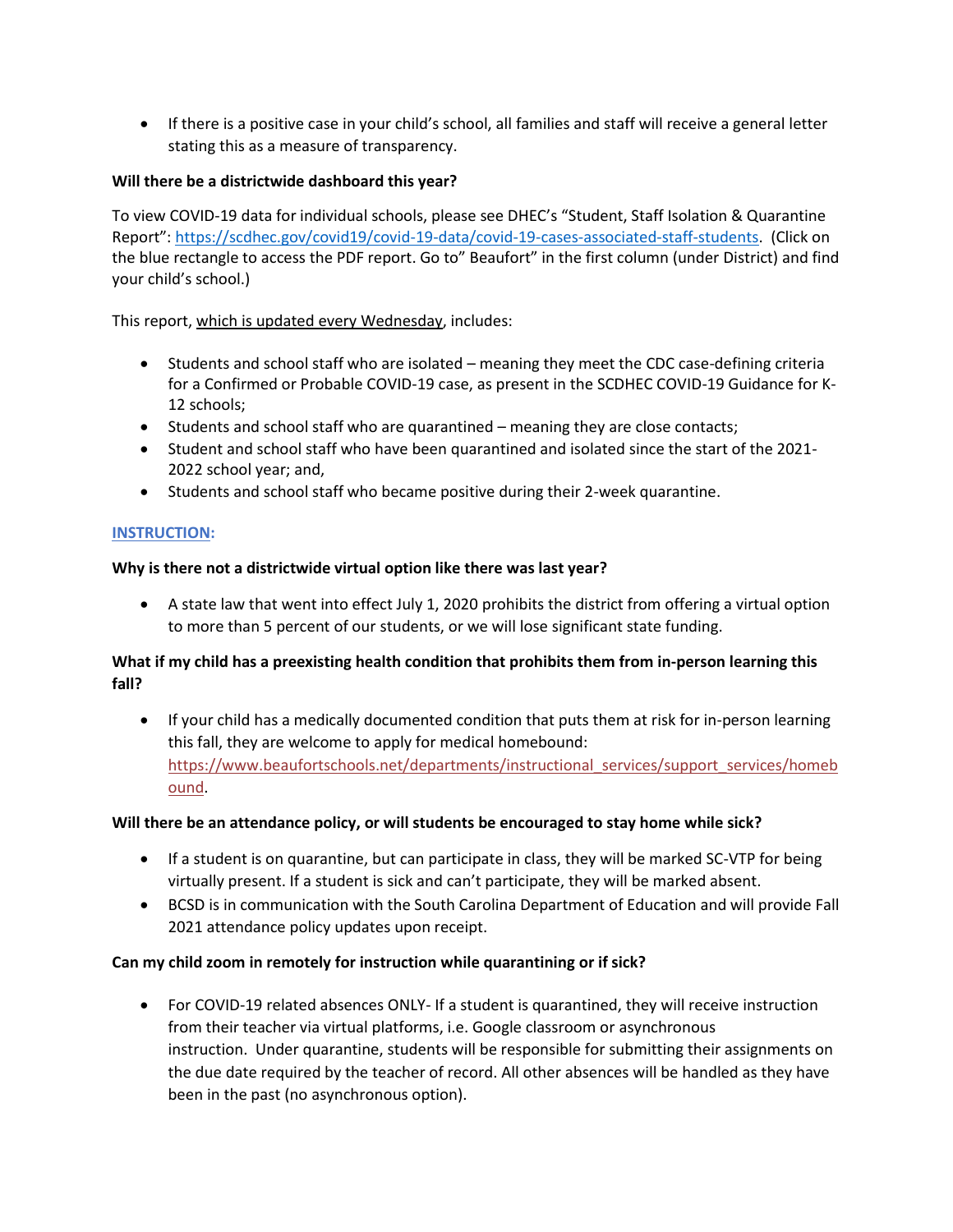- If a student is on quarantine, but can participate in class, they will be marked SC-VTP for being virtually present. If a student is sick and can't participate, they will be marked absent.
- BCSD is in communication with the South Carolina Department of Education and will provide Fall 2021 attendance policy updates upon receipt.

### **Will theater, chorus, and band performances be resuming as normal?**

• Yes, but students will maintain a distance of 3 ft. to the extent possible and practice outside (weather permitting).

### **Will clubs be happening this year?**

• Yes, clubs will be up and running.

### **Will schools have assemblies?**

• Not at this time.

## **Will students be able to take field trips?**

• As administrators continue to monitor the pandemic, field trips will be reinstated at a date to be determined. However, virtual field trips will continue to take place as they were very successful during summer school.

## **What protocols are in place or will be in place to protect the safety of students with disabilities?**

- BCSD will continue working to meet the needs of all students, especially those with identified disabilities and others characterized as medically fragile. In response to their needs, there are several practices in place:
	- o Maintaining a one to two adult ratio in high-needs classrooms
	- $\circ$  Enacting protocols to help students adjust to using personal protective equipment if desired
	- o Placing visual cues in various spaces to help ensure social distancing
	- o Developing sensory room breaks to be utilized as needed
- Additionally, BCSD schools will take into consideration the full spectrum of a student's special circumstances and will make every effort to respond to those circumstances in a way that is appropriately responsive to the needs of the student.
	- o SPED and general education teachers will collaborate to provide specific accommodations to students as outlined in prescribed Individualized Educational Plans (IEPs).
	- $\circ$  School psychologists will conduct evaluations as appropriate and necessary.
	- o All accommodations and/or services will be provided to students as outlined in their 504 plan.
- In sum, standard practice for accommodating students with specific disabilities and exceptionalities will remain a part of BCSD's plan for the continuity of services.